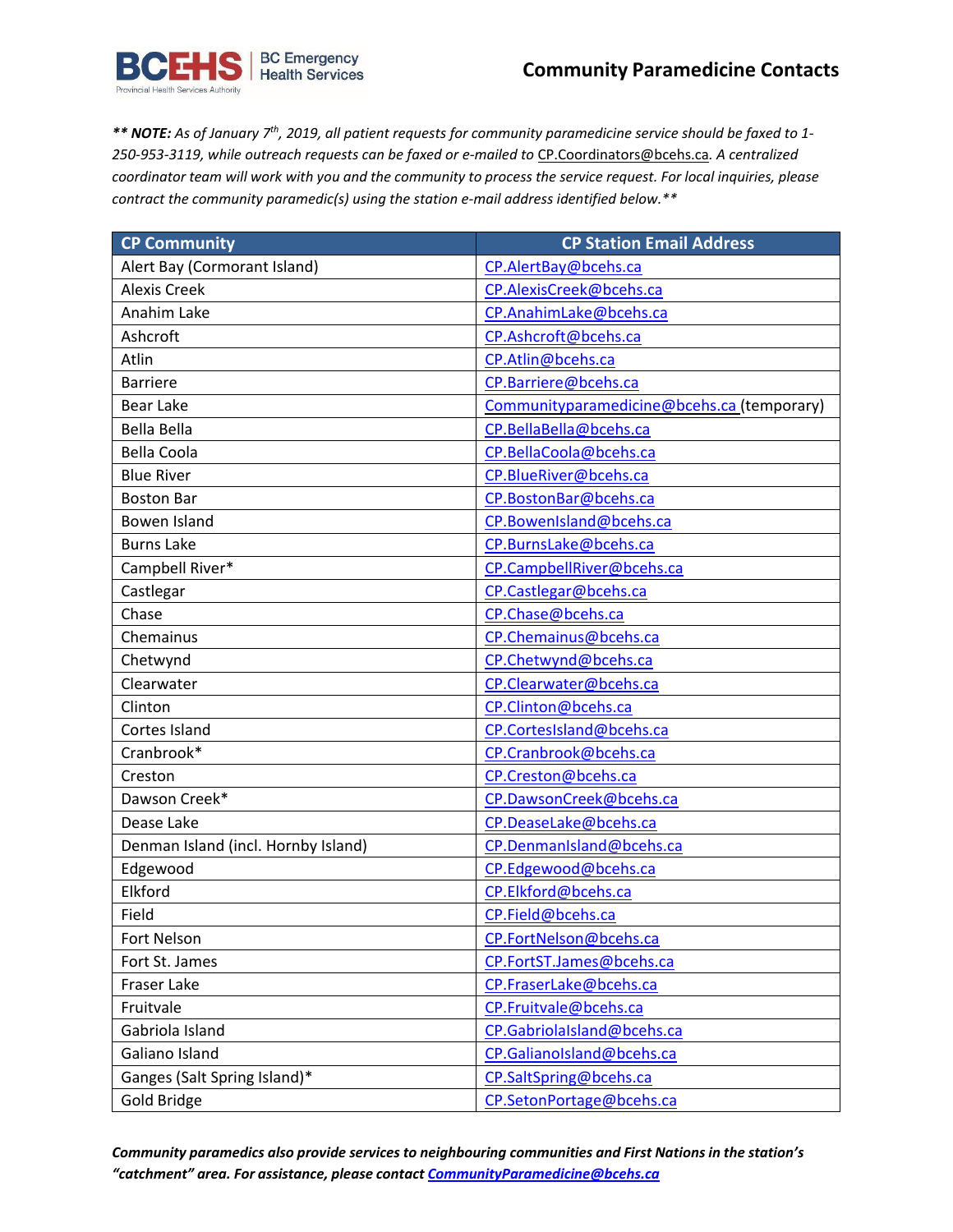

| <b>CP Community</b>  | <b>CP Station Email Address</b>            |
|----------------------|--------------------------------------------|
| <b>Gold River</b>    | CP.GoldRiver@bcehs.ca                      |
| Golden               | CP.Golden@bcehs.ca                         |
| <b>Grand Forks</b>   | CP.GrandForks@bcehs.ca                     |
| Granisle             | CP.Granisle@bcehs.ca                       |
| Greenwood            | CP.Greenwood@bcehs.ca                      |
| Hazelton             | CP.Hazelton@bcehs.ca                       |
| Houston              | CP.Houston@bcehs.ca                        |
| Hudson's Hope        | CP.HudsonsHope@bcehs.ca                    |
| Kaslo                | CP.Kaslo@bcehs.ca                          |
| Keremeos             | CP.Keremeos@bcehs.ca                       |
| Kimberley            | CP.Kimberley@bcehs.ca                      |
| Kitwanga             | CP.Kitwanga@bcehs.ca                       |
| Lake Cowichan        | CP.LakeCowichan@bcehs.ca                   |
| Lillooet             | CP.Lillooet@bcehs.ca                       |
| Logan Lake           | CP.LoganLake@bcehs.ca                      |
| Lumby                | CP.Lumby@bcehs.ca                          |
| Lytton               | CP.Lytton@bcehs.ca                         |
| Mackenzie            | CP.Mackenzie@bcehs.ca                      |
| Madeira Park         | CP.MadeiraPark@bcehs.ca                    |
| Masset               | CP.Masset@bcehs.ca                         |
| Mayne Island         | CP.Maynelsland@bcehs.ca                    |
| McBride              | CP.McBride@bcehs.ca                        |
| Merritt              | CP.Merritt@bcehs.ca                        |
| Midway               | CP.Midway@bcehs.ca                         |
| Nakusp               | CP.Nakusp@bcehs.ca                         |
| New Denver           | CP.NewDenver@bcehs.ca                      |
| Osoyoos              | CP.Osoyoos@bcehs.ca                        |
| Pemberton            | CP.Pemberton@bcehs.ca                      |
| Pender Island        | CP.PenderIsland@bcehs.ca                   |
| Port Alice           | CP.PortAlice@bcehs.ca                      |
| <b>Port Clements</b> | Communityparamedicine@bcehs.ca (temporary) |
| Port Hardy           | CP.PortHardy@bcehs.ca                      |
| Port McNeill         | CP.PortMcNeill@bcehs.ca                    |
| Port Renfrew         | CP.PortRenfrew@bcehs.ca                    |
| <b>Powell River</b>  | CP.PowellRiver@bcehs.ca                    |
| Prince Rupert*       | CP.PrinceRupert@bcehs.ca                   |
| Princeton            | CP.Princeton@bcehs.ca                      |
| Quadra Island        | CP.QuadraIsland@bcehs.ca                   |
| Revelstoke           | CP.Revelstoke@bcehs.ca                     |
| Riondel              | CP.Riondel@bcehs.ca                        |
| Rossland             | CP.Rossland@bcehs.ca                       |
| Salmo                | CP.Salmo@bcehs.ca                          |

*Community paramedics also provide services to neighbouring communities and First Nations in the station's "catchment" area. For assistance, please contact [CommunityParamedicine@bcehs.ca](mailto:CommunityParamedicine@bcehs.ca)*